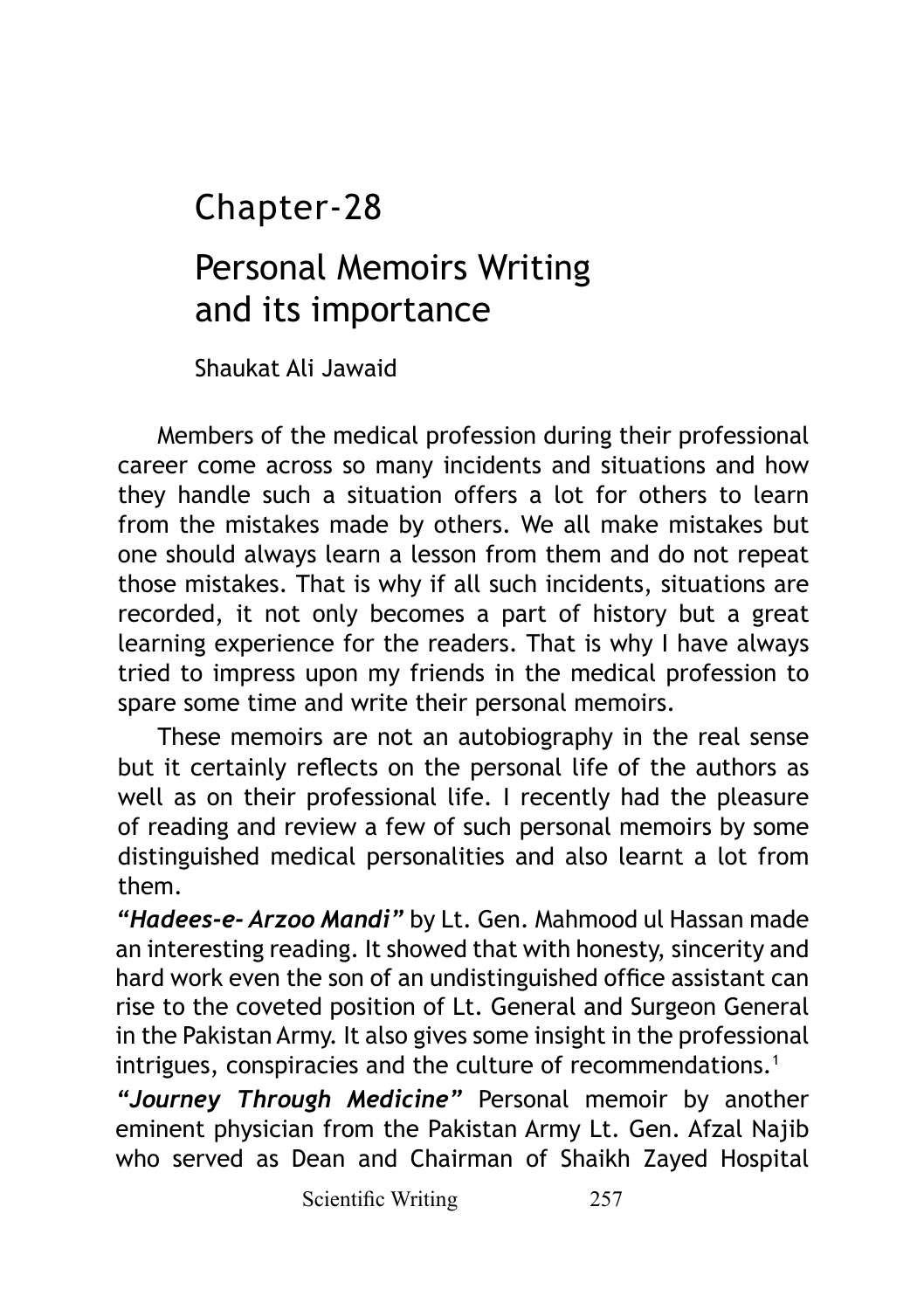Lahore, Executive Director of National Institute of Cardiovascular Diseases (NICVD) at Karachi is also highly informative and interesting too. It describes that one has to be alert throughout the service and fight for one's rights even in the medical services in the Pakistan Army. The culture of recommendations so prevalent in the Civil Services also prevails in the Armed Forces Medical Services and one can get one's right only if one knows the people who matter in the power corridors. This book also provides an insight about the unethical practices and shows the way how to surmount the difficulties which one faces during professional career. Professional jealousies and rivalries are also highlighted along with certain immoral actions of a few. $2$ 

*"Mukhtar Nama"* a personal memoir by an eminent ophthalmic surgeon of Pakistan Dr. Mukhtar Ahmad who got early education through a scholarship offered by a kind hearted person enabled the boy belonging to a village in Faisalabad Division to rise to the status of the pioneer retina surgeon of Pakistan. He is credited for many innovations and firsts in the treatment of eye diseases in the country. Despite having achieved so much fame and distinction within his professional colleagues he was yet so innocent that when "Cabinet Secretary" came to consult him and sent him his visiting card, he asked him to see his secretary as a secretary should first see the secretary instead of coming direct to the ophthalmologist. Since he had never served in the Government except for a short stint of a few weeks, he never knew how important the post of *"Cabinet Secretary"* was. This book is a real eye opener which makes a very interesting reading.3

*"Vision"* by Dr. Sher Shah Syed is a fascinating story of a family who migrated from Behar in India to Karachi and the couple Atia and Zafar did wonders. Mr. Zafar first started a school in Leyari area, persuaded his wife to get admission into Midwife course and later into a Medical College, after getting married. Then the couple became proud fathers of over half a dozen doctors who excelled in different disciplines of medicine and have made a mark of their own. How it all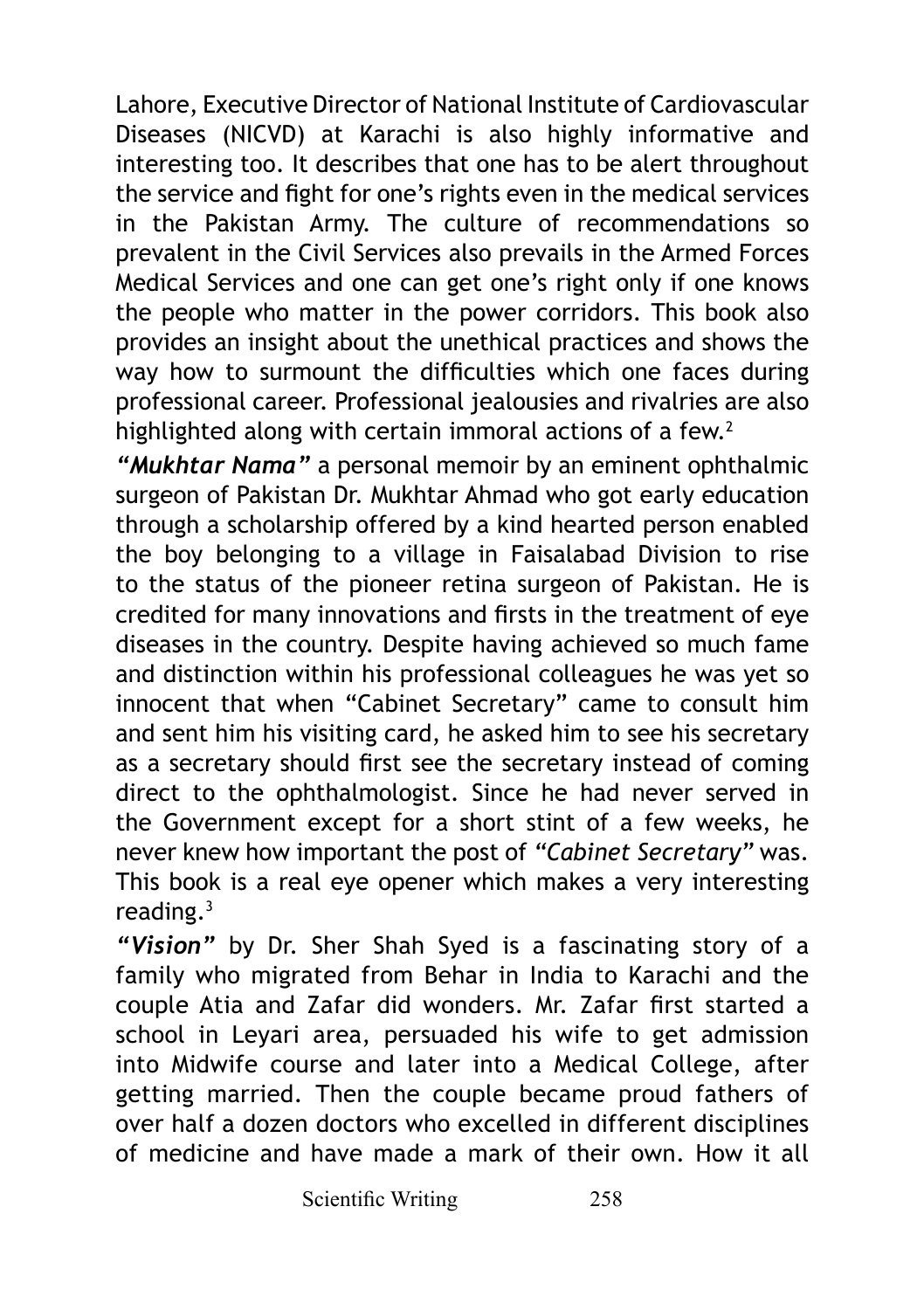happened has been beautifully narrated by Dr. Sher Shah Syed, a noted Obstetrician and Gynecologist. The family has recently donated their personal Farm near Malir in Karachi to establish "Malir University of Science and Technology" which is headed by Prof. Tipu Sultan an eminent anesthesiologist and a leader of Pakistan Medical Association. All the brothers and sisters of Prof. Tipu Sultan have taken up different specialties as their professional career.4

I myself wrote my autobiography *"Plight of a Medical Editor"* recently. The prime objective of writing this was first to thank all those members of the medical profession who helped me a lot during my professional career to achieve my present distinctive status. The second objective was that it is not necessary that one should be born with a silver spoon in the mouth or hail from the affluent class to succeed in life. With hard work, honesty, sincerity, devotion and dedication one can also makes a mark since God Almighty always rewards for these qualities. The only thing is that one should never lose hope, work honestly and then leave everything to the God Almighty. Little failures and disappointments in life should not discourage one as there may be much better things in store for you which you are not aware of. As is said, there is always a room at the Top.<sup>5</sup>

*"In Pursuit of Knowledge"* is an autobiography written by Dr.Sher Mohammad Khan a noted Nuclear Physician from Khyber Pukhtunkhawa (KP). Dr. Sher Muhammad Khan Swati Paindakhel who as is evident from his long name hails from the Swat Valley. This book apart from being his personal autobiography also highlights the life in the State of Swat when it was ruled by the Waali of Swat before it was merged with Pakistan. Not only that, it also throws light on the characteristics of Pashtun Culture which is not fully known to a large segment of population in Pakistan. Despite an over dose of matters related to Sex, it is an extremely useful, informative book which helps one understand lot of things related with the Pashtuns and it also confirms many things for which the Pashtuns are known.<sup>6</sup>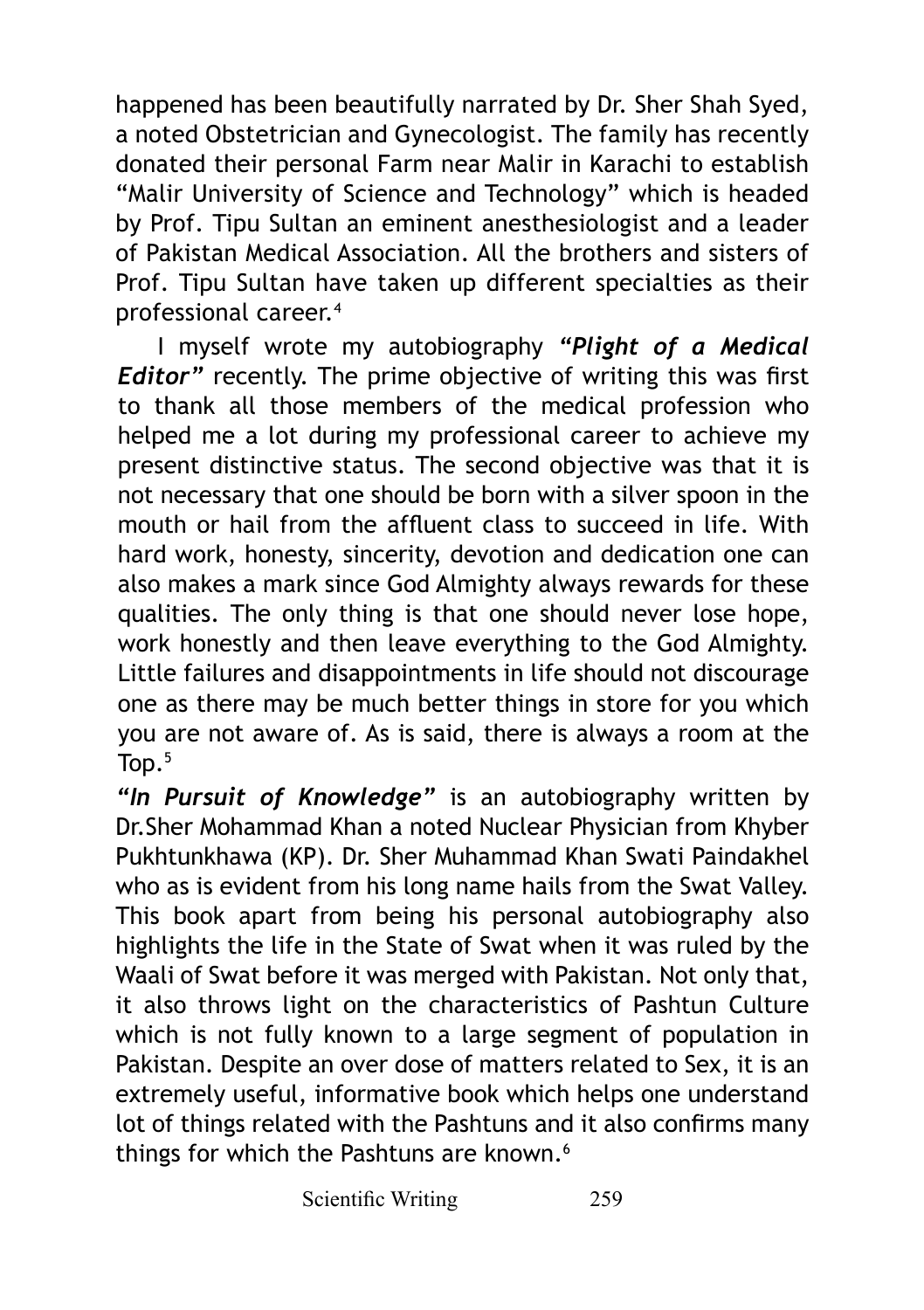More recently the latest autobiography which I have enjoyed reading is *"Keyani Kahani"* by Maj. Gen. (R) Masood Rehman Keyani an eminent cardiac surgeon who retired as Commandant of Armed Forces Institute of Cardiology re- confirming many facts.7 It lays emphasis on the fact that lack of resources is never a major hindrance and one can progress in life and create a place for oneself with honesty, hard work and sincerity. It offers a lesson for many who do not belong to affluent families not to lose heart and carry on the struggle. Education plays a vital role in one's progress and development. He recalls how dedicated and devoted the teachers were at King Edward Medical College while he was enrolled there and pays tributes to late Prof. Sardar Ali Sheikh, Lt. Gen. Shaukat Hassan Malik, Lt. Gen. Mahmoud Ul Hassan, Gen. Ali Masood Akram and Maj. Gen. Zulfiqar Ali Khan the founder and first commandant of AFIC for their help and guidance in his professional career.

Most painful are the chapters which relate to the partition in 1947, crisis in East Pakistan, the civil war of 1971, the separation of East Pakistan and emergence of Bangladesh, details of difficult conditions under which Pakistan Army had to fight this war, the surrender that led and later life in Prisoners of War Camps in India as he himself was one of the POWs.

This autobiography also discusses the working within the AMC; how personal likes and dislikes play an important role in promotions; the differences between the GDMOs and Specialists cadre; documents the last phone call between late Maj. Gen. Zulfiqar Ali Khan and the then Chief of Army Staff Gen. Asif Janjua who refused Gen. Zaufiqar's request for extension in service, Lt. Gen. Malik Shaukat Hassan's retirement before time as he had requested Gen. Ziaul Haque not to execute late Prime Minister Zulfikar Ali Bhutto; how Zain Zia, General Ziaul Haque's daughter who was operated upon in London and she was accompanied by Col. later Mai. Gen. Zulfigar Ali Khan and Masood Rehman Keyani brought them close to General Ziaul Haque which helped them to establish AFIC; the details of death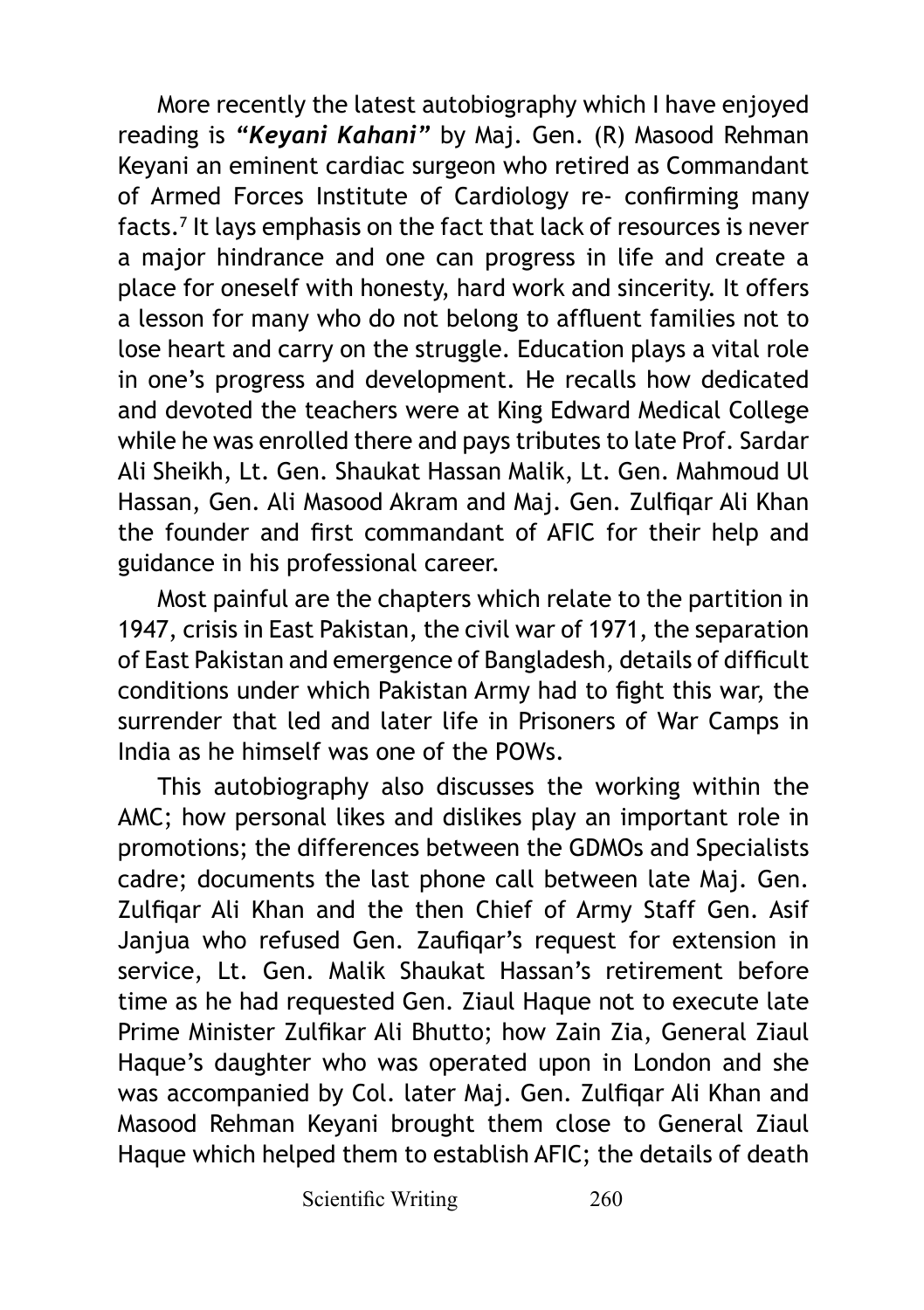of Gen. Asif Janjua the then Army Chief; attempts to implicate Mian Nawaz Sharif in his murder alleging that Gen. Asif Janua's death occurred due to poisoning for which Mian Nawaz Sharif was blamed but later detailed investigations confirmed that the cause of death was acute myocardial infarction; corruption among Generals though he has not named anyone but has hinted at a General who after retirement used to live in London and Switzerland and returned to Pakistan after plea bargain with National Accountability Bureau. He also became the chairman of Pakistan Cricket Board. The history of cardiac surgery in Pakistan, working of various Surgeon Generals of Pakistan Army, development and functioning of AFIC are discussed in detail. Maj. Gen. Masood Ur Rehman Keyani has also shared the advice by late Prof. S.M.K.Wasti not to marry with class fellows and make sure that your life partner is at least five years younger than you. In addition he has also written about his various trips to beautiful scenic valleys in Northern Areas, how to bring up children, how to live peacefully in a joint family system, respecting one's seniors and his personal views about military dictators besides numerous political personalities of Pakistan also form part of this book. There is a lot to learn from this autobiography.

The objective of sharing the above stories is to encourage all the readers to write their personal memoirs, autobiographies. It should not only narrate the actual happenings, pin point professional hazards, tell the story in an interesting style and make sure that it should also have some message for the readers.

## **REFERENCES**

- 1. "Hadees-e-Arzoo Mandi" by Lt. Gen. Mahmood ul Hassan. An autobiography. (Book Review)Pulse International Vol.17 No. 16 August 15, 2016.
- 2. "Journey Through Medicine" by Prof. Lt. Gen. M. Afzal Najib. (Book Review) Pulse International Vol.17 No.12 June 15, 2016 (Dost Publications, Islamabad, Karachi, Lahore 2015).